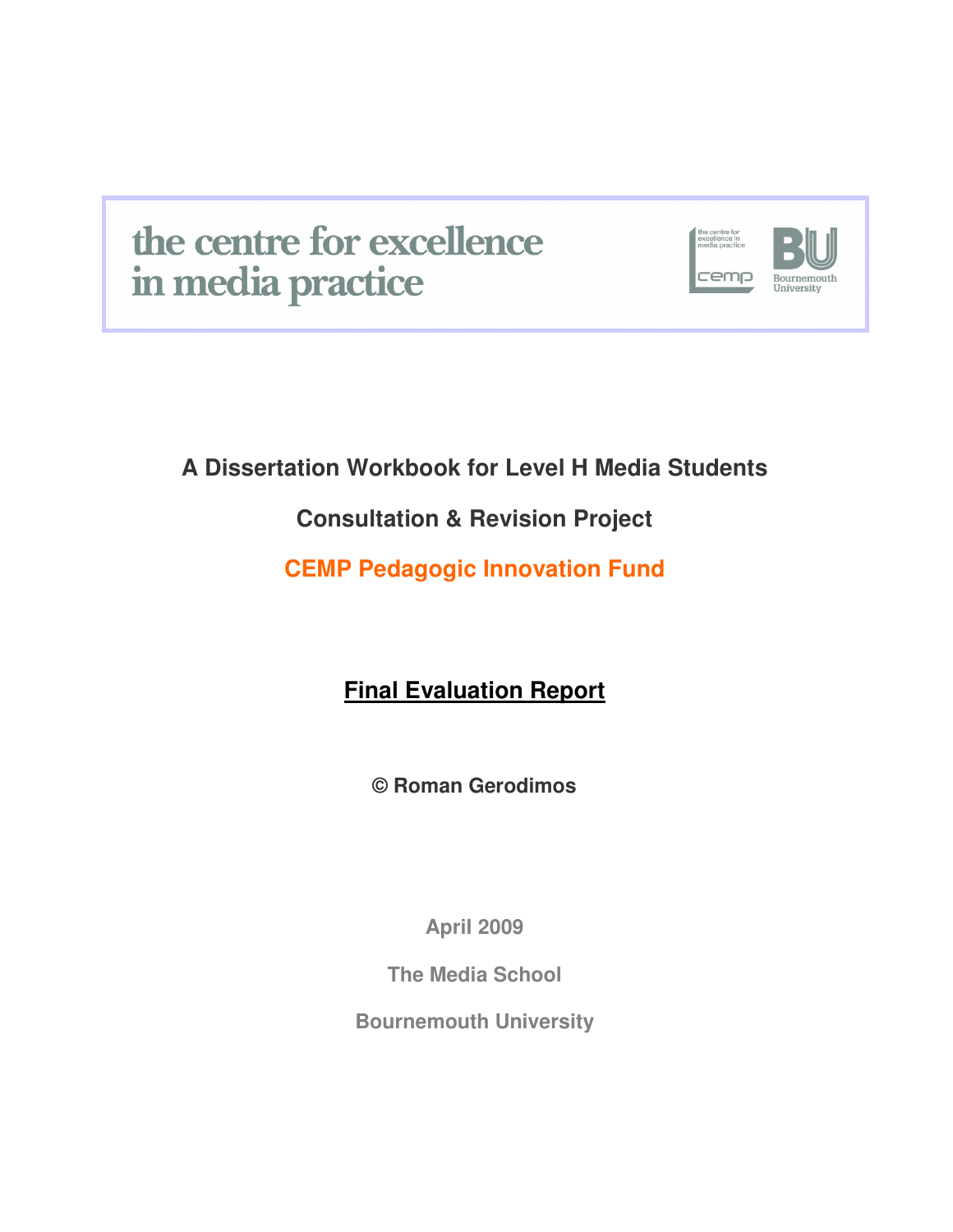



# Table of Contents

- 1. Background, Aims and Structure of the Workbook
- 2. Project Objectives and Timeline
- 3. Student Consultation (Questionnaire 1): past users' feedback
- 4. Student Consultation (Questionnaire 2): future users' needs and expectations
- 5. Staff Consultation (Interviews): supervisors' needs, tips and approaches
- 6. Staff Consultation (L&T Seminar): strategic reflections
- 7. Emerging Issues and Recommended Revisions

Appendices



#### **Acknowledgments**

This project would not have been possible without the support of CEMP through its Pedagogic Innovation Fund. I would also like to thank all the students and colleagues who took part in the various stages of the consultation process. Special thanks go to Dr. Julia Round, Dr. Jim Pope, Dr. Carrie Hodges, Helen Cooper and Dan Jackson for taking part in the staff interviews.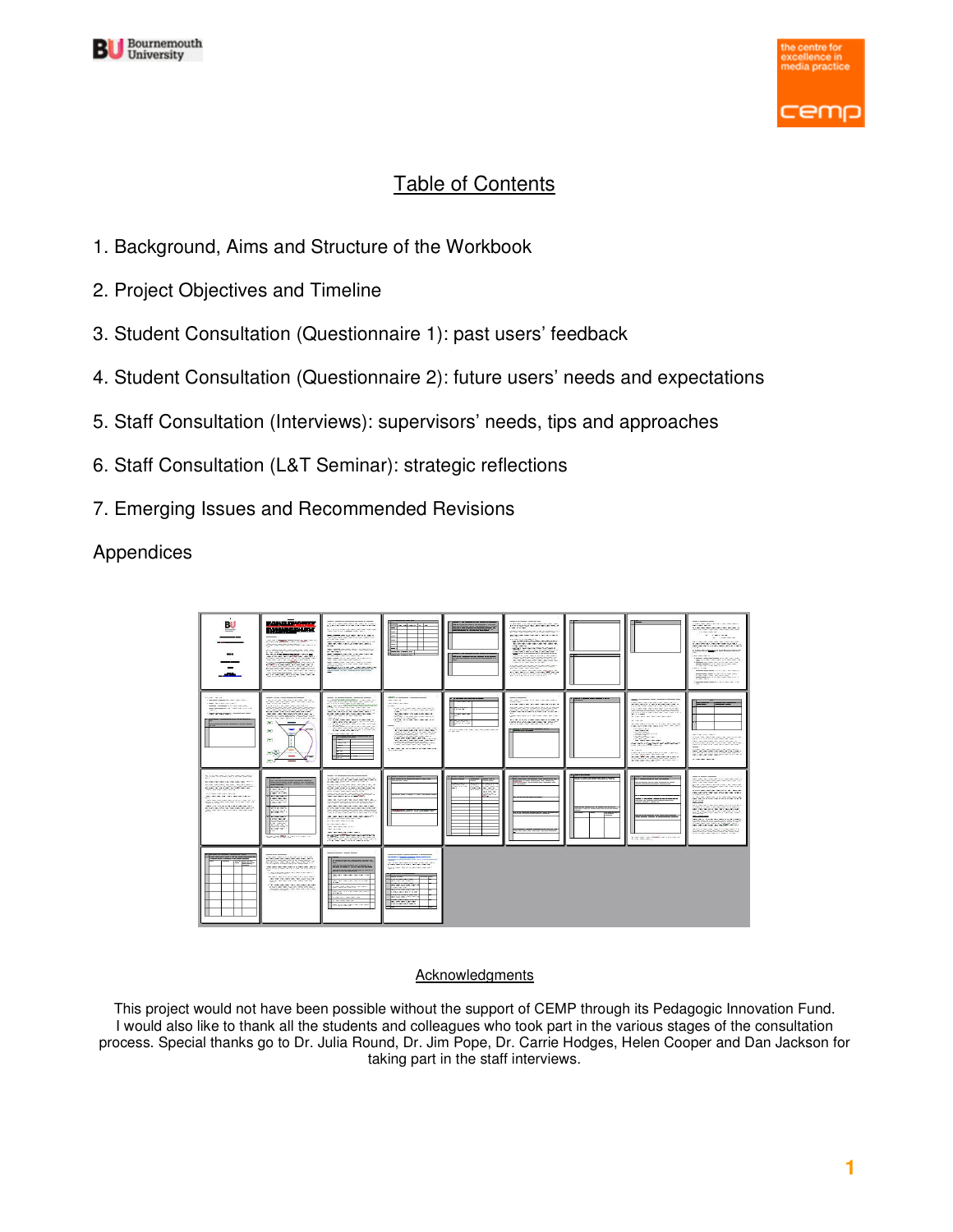



### **1. Background and Aim of the Workbook**

The Level H Dissertation Workbook was originally drafted in 2006 as part of the Supporting Flexible Learning unit of the PG Certificate in Academic Practice. It comprised a summary of tips, exercises and answers to frequently asked questions based on my experience as dissertation supervisor at the Media School since 2002. I found that while many students get into Level H equipped with the basic skills required in order to conduct social research, almost all of them feel daunted by the idea of having to write up a ten, twelve or twenty thousand word thesis. Many of the same, generic and structural questions come up again and again during tutorials – tips and pieces of advice that could easily be summarised and presented into a useful handbook that students could refer to in the convenience of their own study space.

Through a series of short but challenging task-boxes, and step-by-step tips and answers to frequently asked questions, the Workbook helps students develop their independent learning skills and break down the dissertation process into smaller, more manageable tasks, while at the same time gaining a more rounded picture of the whole document. Some of these task-boxes encourage students to reflect on their expectations or motivations, while others focus on specific aspects of the thesis itself, such as data collection and analysis.

Having completed the task-boxes of each section, students essentially have the backbone of each chapter, which makes their writing-up easier, while dissertation tutors can use these task-boxes to easily track the progress of their students. Other parts of the Workbook include a tutorial logbook, a checklist that students can consult before submitting their thesis, and a self-assessment sheet asking students to mark their own work against specific marking criteria – a process that is widely considered to help reflective learning.

The Workbook was piloted with a group of BAMMJ Level H students and, starting in 2006/07, subsequently integrated into the curriculum as a core teaching resource for the BAMMJ Level I unit Reading the Media, which provides students with research training and introduces them to the dissertation process. In 2007/08 the Workbook was disseminated across the Journalism & Communication Academic Group and became an additional teaching and learning resource for staff and students. In 2008 the Workbook was the subject of the inaugural Bournemouth University Award for Outstanding Contribution to Student Learning.

The Dissertation Workbook serves BU's commitment to flexible learning and aims to facilitate the development of independent and reflective learning skills. Given the recent changes in the delivery of dissertation supervision, the Workbook can constitute a key learning and teaching tool that aids supervision without adversely affecting supervisors' workload. In fact, it provides staff with an efficient way of keeping track of students' progress as the completed taskboxes act as a written record and artefact of the learning process. Combined with the generic Dissertation Handbook, the Workbook is a one-stop resource for frequently asked questions, useful tips and exercises that guide students through the various stages of the dissertation. It can, therefore, enhance the student learning experience while facilitating the release of staff potential.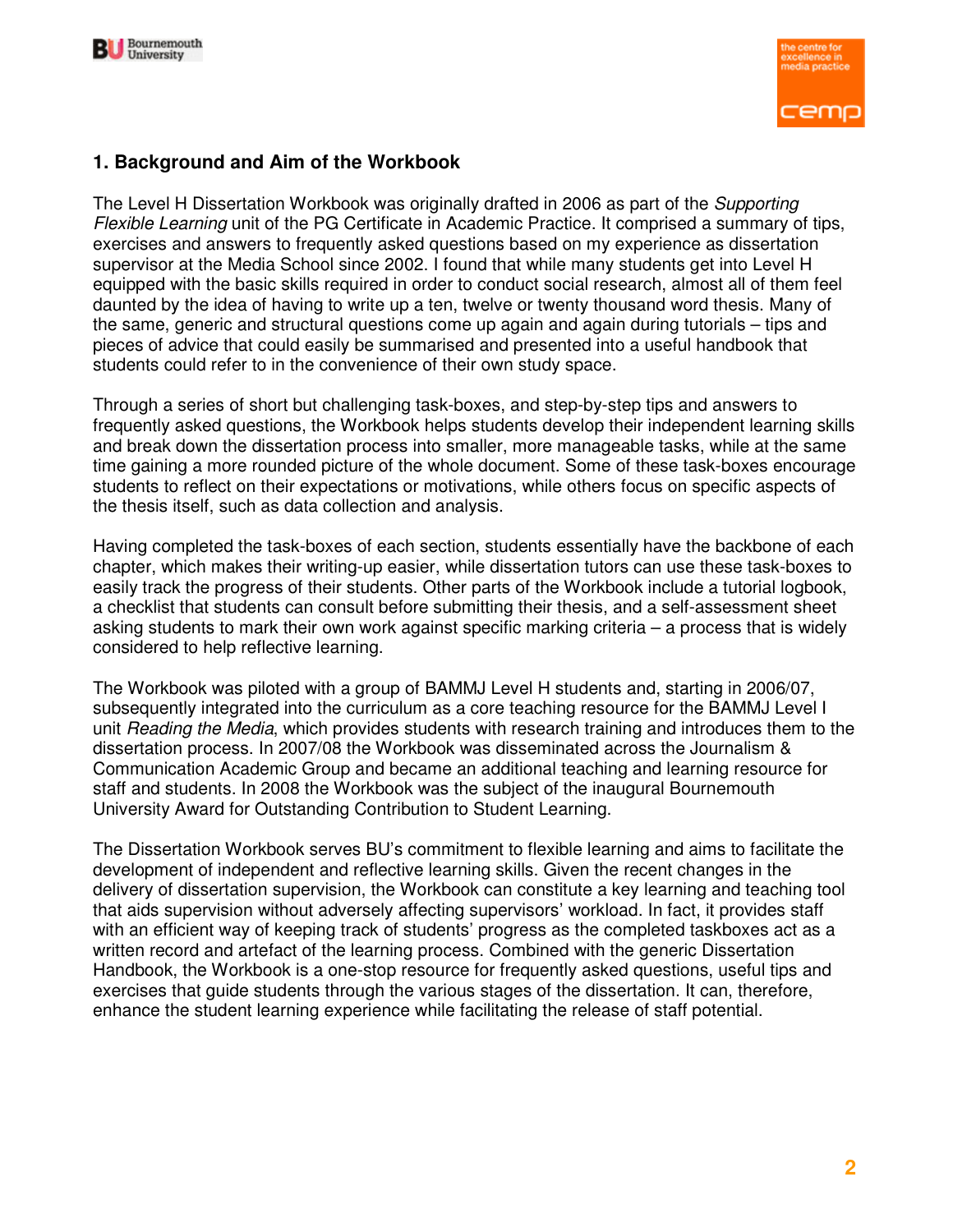



# **2. Project Objectives and Timeline**

The purpose of this project was to engage in consultation with staff and students who have used the Workbook, or who might use it in the future, so as to:

- a) reflect on the current Workbook's main strengths and weaknesses
- b) survey students' needs and expectations from the dissertation supervision process
- c) discuss supervisors' experiences, needs (in terms of teaching resources) and strategic reflections on the role of dissertation support
- d) identify areas of improvement and further revision in order to make the document relevant and applicable to more programmes/frameworks across the School.

# Project Timeline

| Stage 1 | <b>Consultation Design</b>                                                   | September 2008      |
|---------|------------------------------------------------------------------------------|---------------------|
| Stage 2 | <b>Student Consultation (Questionnaire 1)</b>                                | September 2008      |
| Stage 3 | <b>Student Consultation (Questionnaire 2)</b>                                | October 2008        |
| Stage 4 | <b>Preliminary Data Analysis</b>                                             | November 2008       |
| Stage 5 | <b>Staff Consultation (Interviews)</b>                                       | Dec 2008 - Feb 2009 |
| Stage 6 | Main Data Analysis, Interim Report                                           | February 2009       |
| Stage 7 | <b>Staff Consultation (L&amp;T Seminar)</b><br>Dissemination of Key Findings | March 2009          |
| Stage 8 | <b>Final Evaluation Report</b>                                               | April 2009          |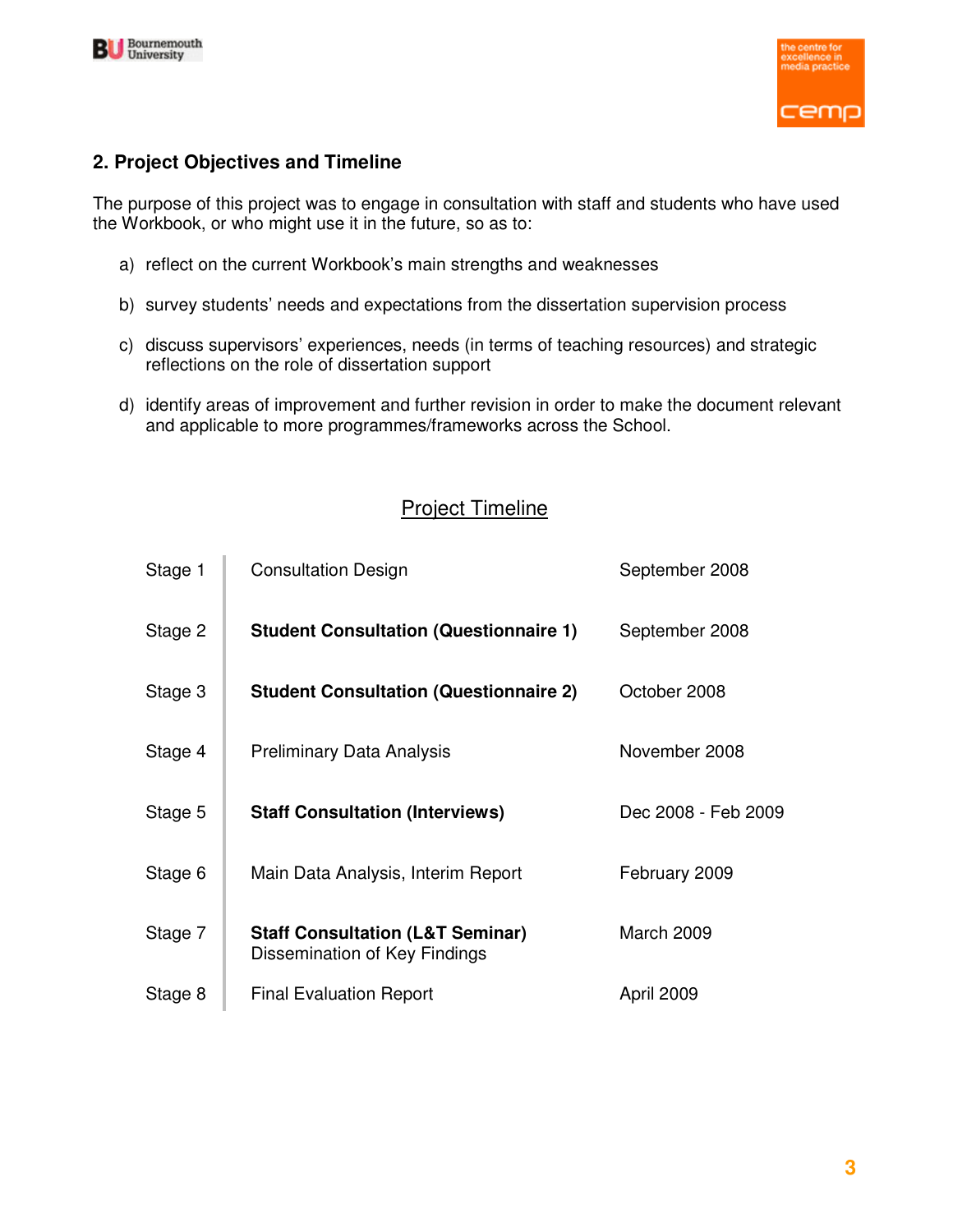



# **3. Student Consultation (Questionnaire 1): Past users' feedback**

For the first part of the consultation process, a questionnaire incorporating both structured and open-ended questions was sent to 14 students who had used the Workbook in the 2007/08 academic year (7 students, i.e. 50% responded - see **Appendix I**). The purpose of the questionnaire was to identify key strength and weaknesses of the document based on the narratives of past users. The main areas covered by the survey included the relevance of various sections, the role of task-boxes and areas for improvement.

#### **Key strengths:**

- Step-by-step guiding hand; helps break down a daunting process into smaller, manageable tasks.
- Key role at the beginning of the process and of each chapter: focusing, planning, working on the introduction
- Feedback process (completing and emailing taskboxes / feedback between tutorials and using that feedback to inform drafting)
- Checklist helps ensure that student has addressed various practical / generic issues

Perhaps the most challenging part of the dissertation process is the very beginning. Many students find it hard to visualise the thesis as a coherent part of distinct chapters, while they are also unsure of how to start working on it. The first few steps of the dissertation, such as the finalising of the proposal, the preparation of the Introduction and the choice of a methodological approach, are at the core of the Workbook.

Rather than telling students what to do, the Workbook poses a series of questions aiming to critically engage them with the process. Independent learning is largely about empowering students (a) to view the learning process as a series of manageable tasks and analytical problems, which they need to identify and (b) to be able to produce solutions to these problems.

The Dissertation is an ideal vehicle to getting students to think not merely as learners, but also as independent authors and creators. As the literature on educational motivation shows, developing students' intrinsic motivation and sense of efficacy is vital especially in flexible learning environments.

The Workbook allows student to see the links between the various activities and task-boxes and the final outcome, e.g. in Taskbox 8, which helps students articulate the study's rationale and contribution.

| T <sub>8</sub> | In this taskbox think about your own strategy                                                          |  |  |  |  |  |  |
|----------------|--------------------------------------------------------------------------------------------------------|--|--|--|--|--|--|
| (a)            | What is the dissertation's aim?                                                                        |  |  |  |  |  |  |
| (b)            | How will you establish the<br>topic's importance?                                                      |  |  |  |  |  |  |
| (c)            | How will you draw the reader's<br>interest?                                                            |  |  |  |  |  |  |
| (d)            | Which body of literature or<br>theoretical framework have you<br>chosen to develop / contribute<br>to? |  |  |  |  |  |  |

Feedback from past students shows that the Workbook was particularly effective in these crucial first stages of the dissertation process: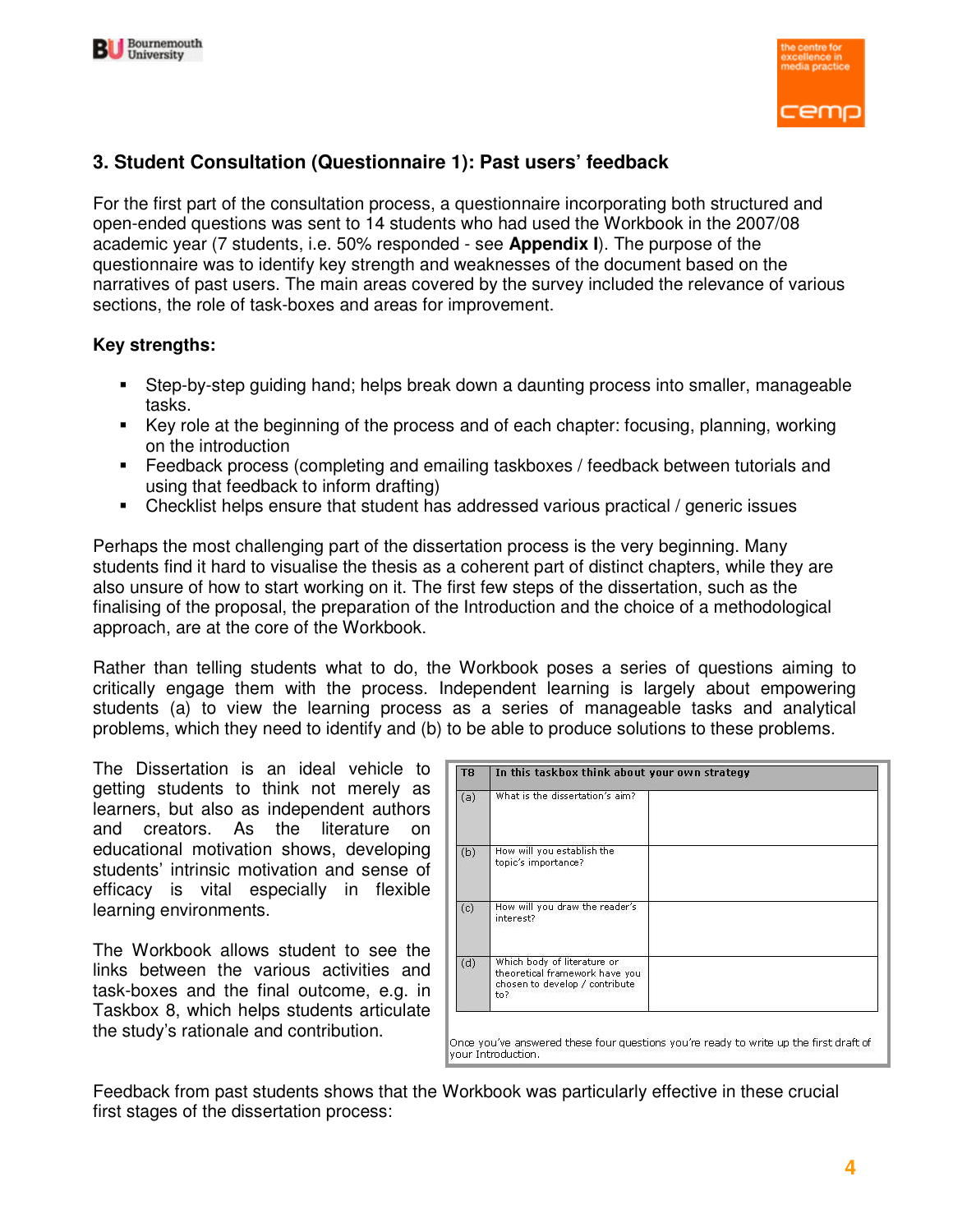



"I thought it was very useful helping me get my bearings and start working on the presentation, especially in planning and working on the introduction. I thought that was the best part of it. The rest was also very informative and helpful, but since my biggest problem was starting the dissertation, I thought that was the most helpful part of the handbook." (NW, BACOM Level H 2007/08)

"I found that the task boxes helped me focus my thoughts and gave me a good foundation to begin a new chapter. The checklist section at the end of the workbook was also really helpful… I found the workbook really helpful and used it a lot to guide my study." (GA, BACOM Level H 2007/08)

#### **Main areas for improvement:**

- Language used could become more accessible with less academic jargon
- Add clarity by explaining concepts and tasks in a more thorough and accessible way; add examples or elaborate on existing examples
- Develop the "findings, analysis and discussion" section
- Consider adding checklists at the end of each chapter section

A couple of students from the (more practice-oriented) Journalism programme felt that the wording of the document was at times inaccessible or too academic:

"It can be a little too complicated at times, and perhaps needs a little more plain English, than just pure academic speak to make it as clear as possible, and a few extra taskboxes (not to make life easier for the student, but just help to make them really pull apart their thoughts and think about each part in a lot more depth)" (SC, BAMMJ Level H 2007/08).

This is a key point given that the aim of the Workbook is to differentiate itself from the bulk of supporting documents that are available to, but rarely used by, students.

### **4. Student Consultation (Questionnaire 2): Students' needs and expectations**

Following the consultation with past users of the Workbook, it was deemed appropriate to gauge future users' needs and perceptions of their own skills and compare/contrast them with both, the material offered by the Workbook, and supervisors' own experiences. Therefore, a short questionnaire was handed out and collected during BAMMJ's Level H Induction in October 2008. All 54 students present at Induction completed the questionnaire. The results can be found in **Appendix II**.

An analysis of students' perceptions of their own abilities, skills and needs produced three interesting findings, which contradicted somewhat my own perceptions and practice after having supervised more than 100 dissertations in the last 7 years:

- Students feel that study skills are the least important when it comes to the areas that they would like to cover during dissertation tutorials. Yet, my experience has been that most of the contact time has been spent demonstrating or reinforcing such skills, rather than doing any of the other three activities measured in that question.
- Respondents are most confident about their time management and writing skills and least confident about staying focused and motivated. Yet, my experience shows the opposite (i.e. that time management and writing style/skills – especially building a narrative structure – are their weakest points).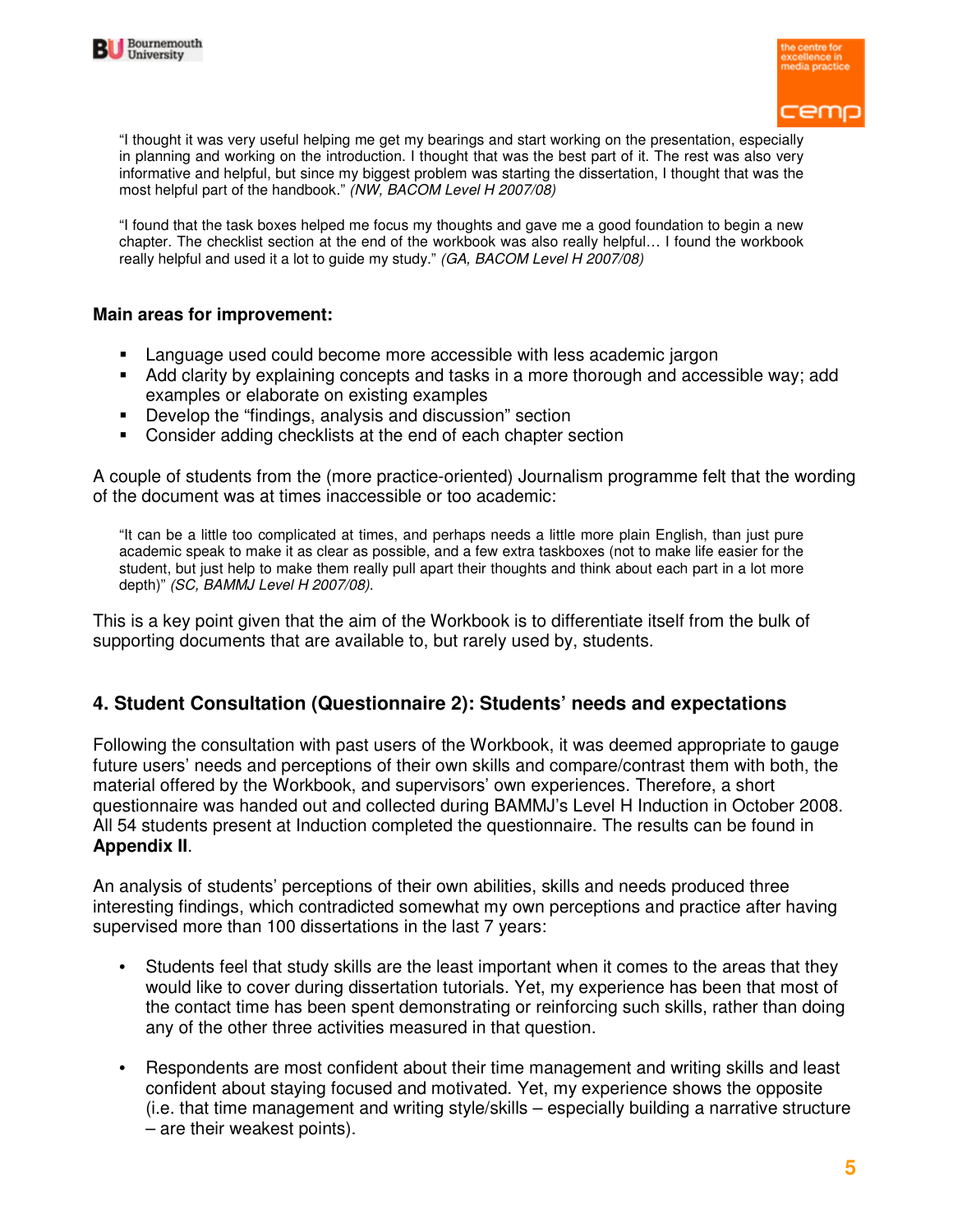



• Focusing the research question is, by far, students' biggest worry, yet it's probably the only area that, by default, the workbook cannot offer any substantial advice, given that the focusing process is highly subject-specific and based on individual students' preliminary research and interests, as well as supervisors' areas of expertise.

### **5. Staff Consultation (Interviews): Supervisors' needs, tips and approaches**

The next stage in the consultation process included five one-to-one interviews with dissertation supervisors working in two of the Media School's Academic Groups (Journalism & Communication and Corporate & Marketing Communications). These took place between December 2008 and February 2009, lasting approximately 40 minutes each. The interview schedule and questionnaire (completed by the interviewer during the session) is attached (**Appendix III**).

All sessions started with a short presentation of the Workbook and a discussion of the main points emerging from the consultation with the students. Following that, the interview focused on the individual supervisor's practice and needs in terms of teaching resources. For example, interviewees were asked for frequently asked questions or common tips, which could be incorporated into the existing Workbook. A core aim of these sessions was to allow interviewees to reflect on their experience as supervisors and identify common patterns, e.g. generic or structural issues raised by many students over the years.

Indeed, a series of common issues affecting many students (and supervisors) did emerge through the interviews. One such example is the fact that many students are unsure about the role of the Introduction vis-à-vis other chapters or sections of the thesis, such as the literature review in a social science dissertation or the core chapters in a discursive one. Several other structural and methodological issues were also identified. A list of recommended revisions and additions to the existing Workbook based on these discussions – and on the preceding consultation with students – is presented below (Section 7).

The other major issue was the extent to which the present Workbook can accommodate the needs of supervisors across a wider spectrum of dissertation types and subjects (e.g. ethnographic, creative and discursive dissertations) and identify potential areas that could be covered by a Workbook in these fields.

There was consensus amongst participants that a separate Workbook would be needed for creative and discursive / literary dissertations due to the considerable differences in structure and format, which are directly mirrored onto the structure and format of the Workbook. However, distinct strands of social science research (e.g. ethnography) can be accommodated within the existing document.

The production of separate Workbooks for different strands of the social science dissertation would pose a problem as students would need to be aware of the various methodological options available to them, and choose the exact direction of their dissertation, before collecting their Workbook and commencing their preparation. That is not a problem for students opting to do discursive / creative dissertations (e.g. in BACOM), as this decision is taken early on in the process (i.e. during Level I).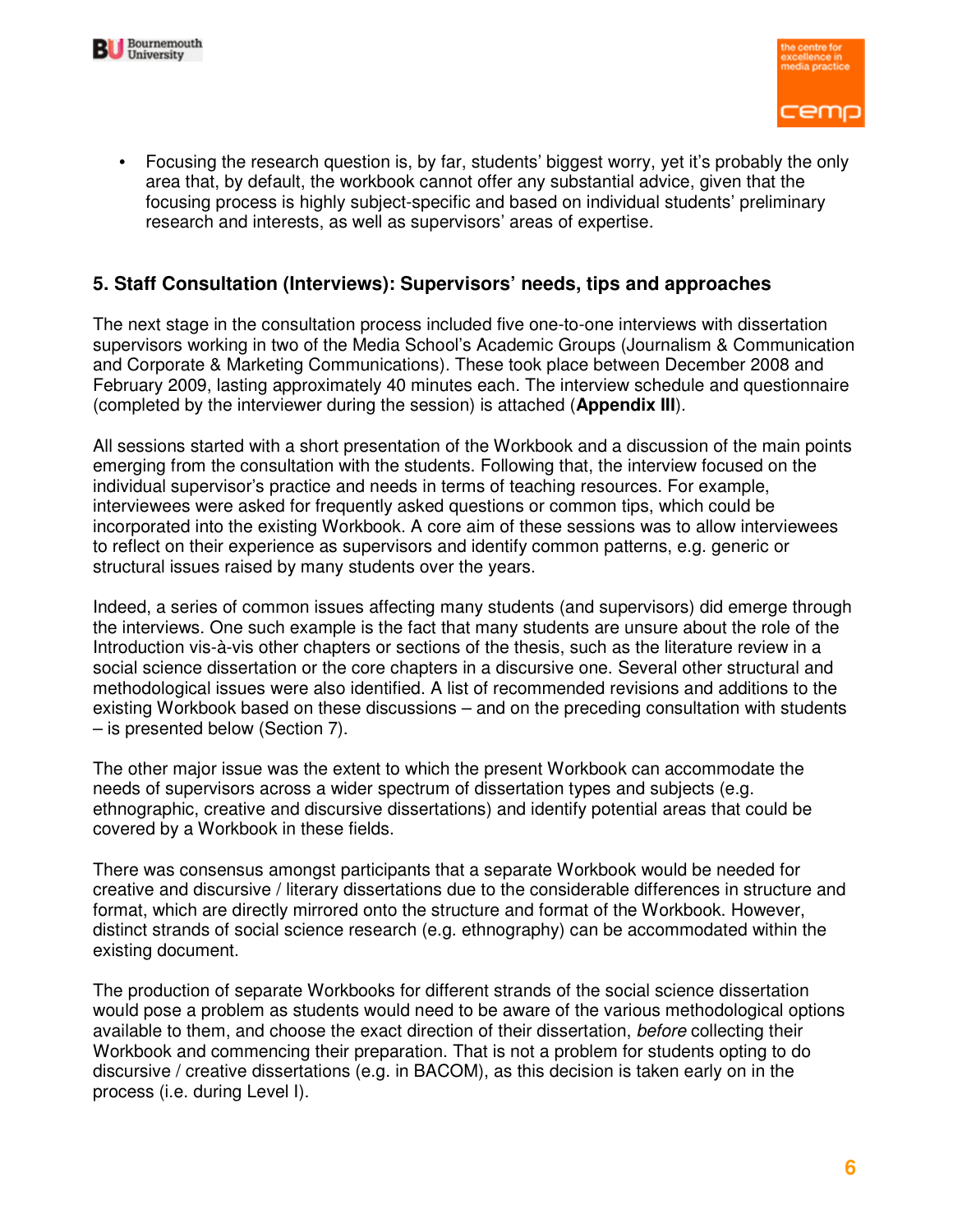



# **6. Staff Consultation (L&T Seminar): Strategic reflections**

The final stage of the consultation process was a Learning & Teaching Seminar, which took place on 11 March 2009 at the Media School. The seminar was an opportunity to disseminate and discuss the key findings of this project with colleagues from the School who had not already participated in the consultation process. The event was attended by seven members of staff from J&C, CMC and CEMP and, following the presentation of the main findings, the discussion focused on the strategic direction that dissertation supervision in the School ought to move. This debate was particularly topical in light of the ongoing review of the School's undergraduate portfolio of frameworks and programmes. A summary of the main issues discussed and points raised follows:

- **Challenge** Does the Workbook divert from the core element of the dissertation, i.e. intellectual content? Is there a danger of it being too prescriptive and leading to formulaic dissertations?
- **Recommendation** Communicate what the Workbook is meant to do and what it is not doing; allow space to think and talk about the "real stuff"
- **Recommendation** Encourage students to engage in primary research as soon as possible; enhance creativity through experimentation rather than encouraging students to "play it safe"; that would help get students who are not academicallyoriented more excited about the prospect of conducting academic research.
- **Challenge** How can we encourage second year students to engage with their dissertation early on?
- **Recommendation** Cultivate students' curiosity especially over the summer period, encouraging them to reflecting on what they're interested in.
- **Challenge** How can we address differing practices amongst supervisors (e.g. sample sizes, methodological approaches, structural and presentational issues), which often create tensions amongst students and supervisors?
- **Example of best practice** BAAMC, 2000-06: a designated Dissertation Tutor oversaw the process, co-ordinating staff and students, managing issues such as workload staffing and timetabling, and supervising the taught element. This aided communication amongst supervisors and between students and supervisors.
- **Challenge** Students should place more emphasis on highlighting the coherent intellectual argument of their dissertation.
- **Recommendation** Re-orientate our teaching culture towards students thinking in terms of research questions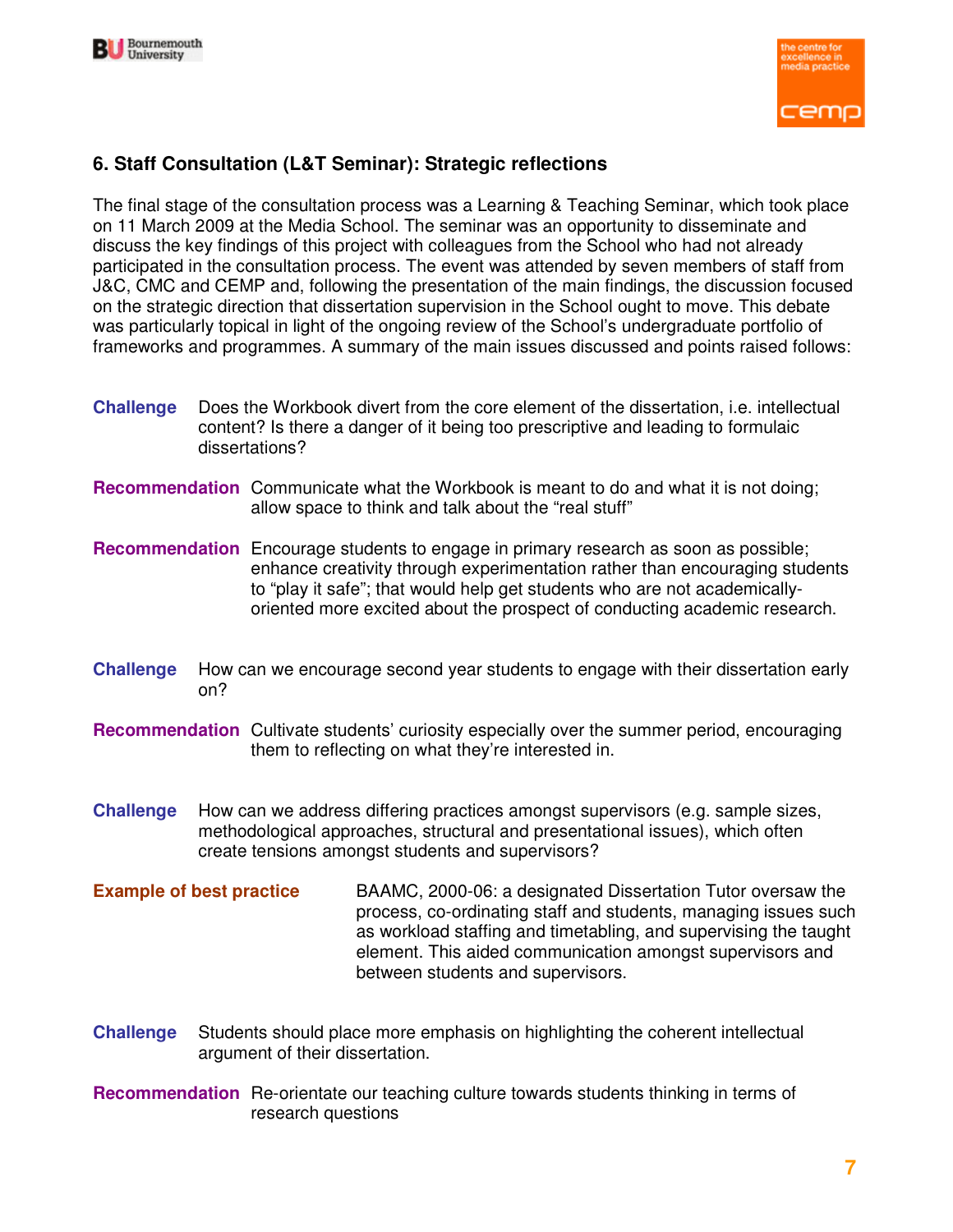



- **Issue** Introducing a taught element to the Level H Dissertation (already included in revalidated programmes in J&C)
- **Prospect** Would cover a lot of the basic material and FAQs, such as explaining the purpose and concept of the literature review etc
- **Challenge** Students may not pay attention to abstract concepts within a lecture environment

**Recommendation** Taught element should be interactive and as customised to individual students' needs as possible

**Challenge** Supporting and training new supervisors and junior members of staff

**Recommendation** In addition to the Workbook, which can itself help train new supervisors for the supervision process, a programme-wide Dissertation Tutor would act as a focal point of support and mentoring.

# **7. Recommended Revisions and Additions to Existing (Social Science) Workbook**

-1: Glossary (A-Z) of key terms / jargon (e.g. "Abstract", "Conceptual framework" etc)

-2: Guidance on the role of the Introduction vis-à-vis other sections / chapters (Introduction v. Abstract, Introduction v. Literature Review)

-3: Task-box for major journal paper abstracts (literature review)

-4: Exercise: visual mapping of the literature cited in a journal article so as to develop the student's skills of research, analysis and synthesis

-5: Examples of ambitious v. descriptive and feasible v. unfeasible research objectives / questions

-6: Guidance on linking theory to research questions to data

-7: Table showing main pros and cons of methods giving students choice and encouraging diversity and originality

-8: Task-box probing students to reflect on their own biases and subjectivity

-9: Links to online tutorials for SPSS and nVivo

-10: Links and tips for the use of the Electronic Newspapers database

-11: Box with sampling resources and links to directories with professional bodies, members – e.g. CIPR members, PR directories

-12: Guidance on different interview techniques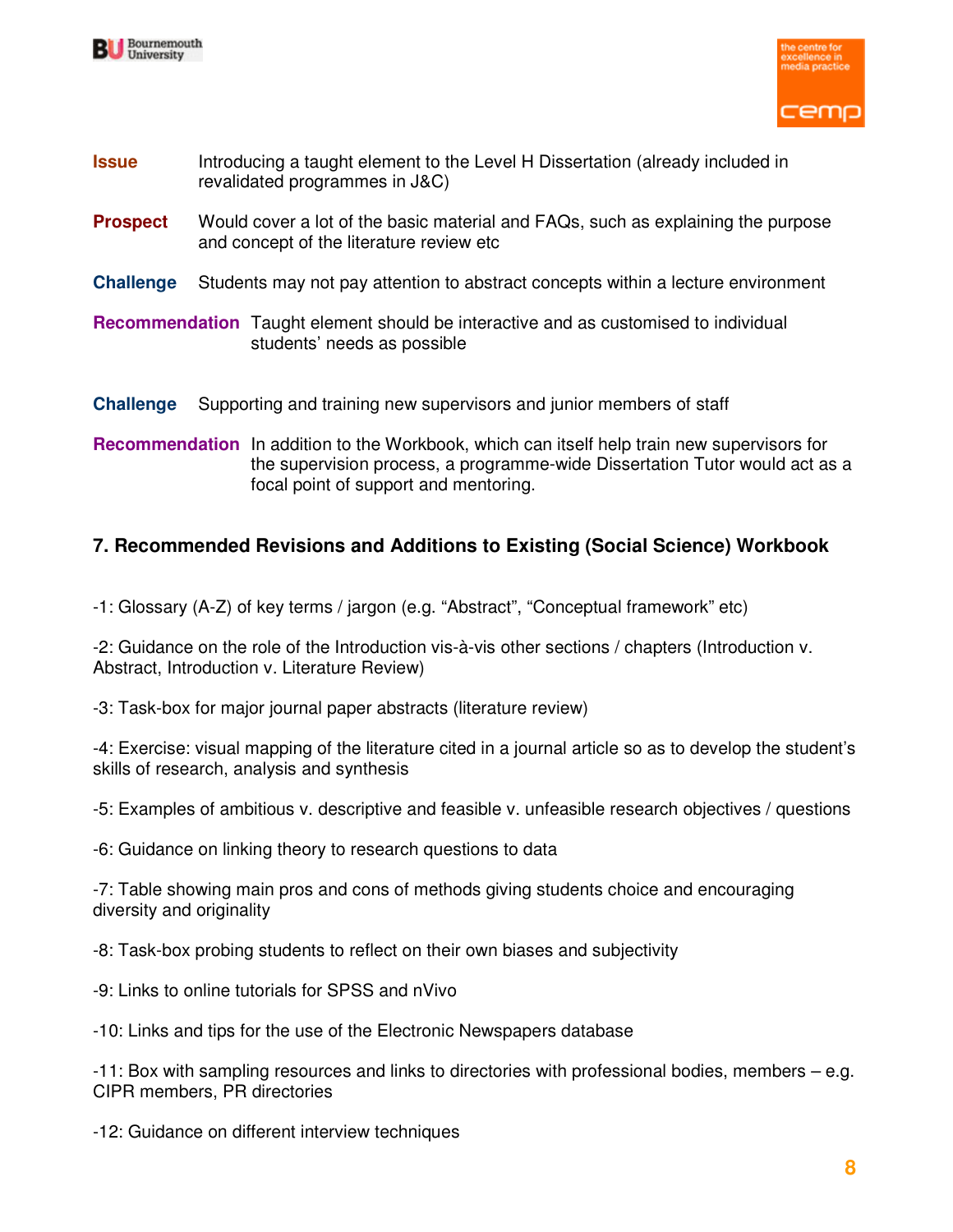



- -13: Incorporate ethnographic and grounded theory approaches (methodology section)
- -14: Tips on recruiting and motivating participants to focus groups
- -15: Clarify difference between Discussion and Conclusions

-16: Highlight remit/scope of the Workbook and need to critically engage with the intellectual core of the dissertation

-17: Tips on thinking in terms of research questions (including how to link everyday life issues with academic research)

-18: Task-boxes giving students the option to conduct small-scale (pilot, preliminary, experimental) primary research before the final articulation of the conceptual framework and research agenda

-19: Review wording and language used throughout the document and consider using more accessible terms

-20: Consider adding checklist at the end of each major section

#### **Recommendations for a Creative Dissertation Workbook:**

- **focus on rationale**
- **EXECT** justify style, medium, format, market awareness, stylistic choices
- build up reading and understanding of influential / favourite sources
- encourage reflection on own motivations

#### **Recommendations for a Discursive Dissertation Workbook:**

- focus on process
- provide student with a broad roadmap of the process
- **•** reflect on structuring
- discuss options regarding the number of chapters
- discuss options regarding the structuring of the thesis (per theme v. per text analysed)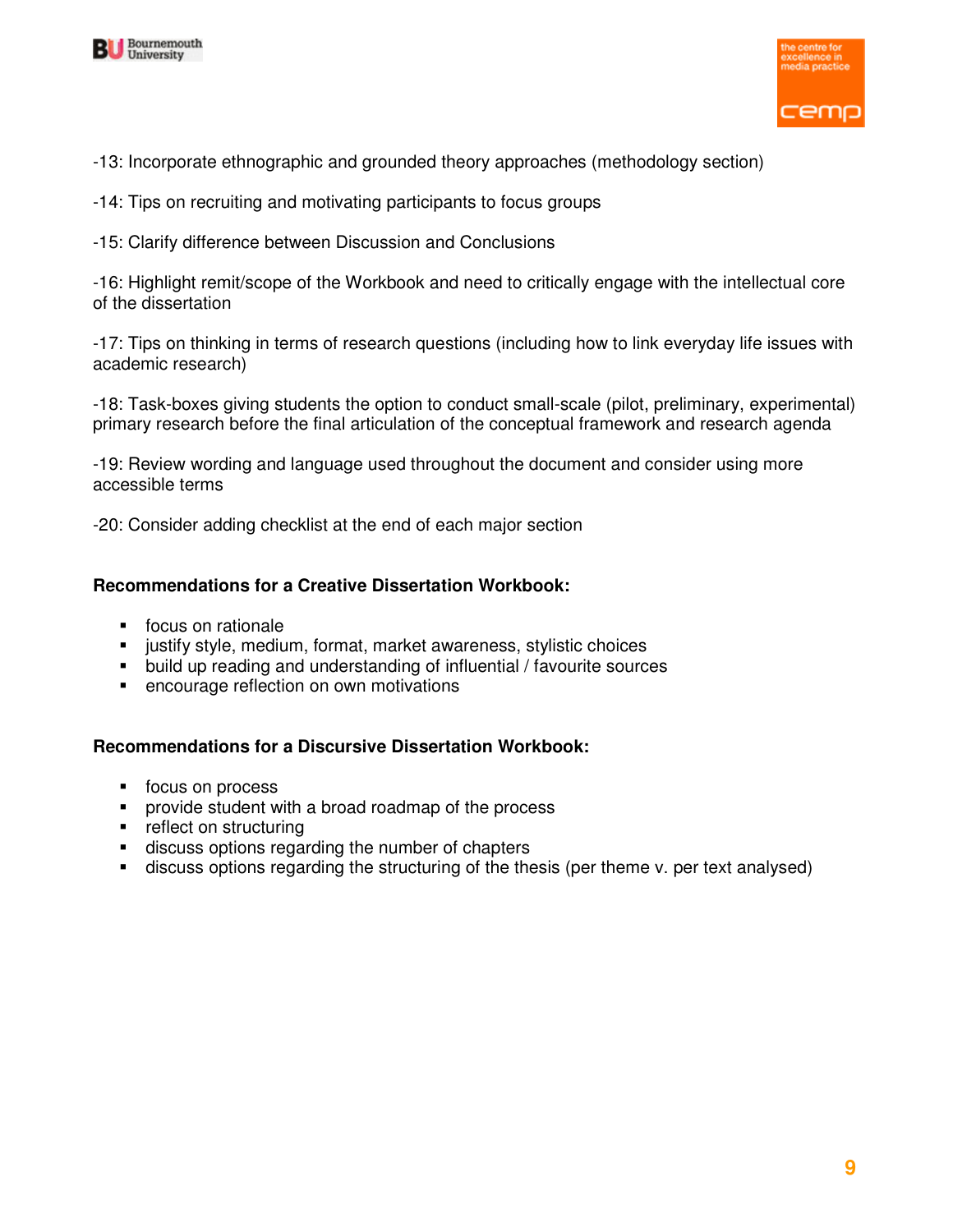



# **Appendix I: Student Questionnaire 1, n=7, September 2008**

| Question 1: How much did you use the workbook over the dissertation year?                                                                                                                                            |   |                |    |                   |    |  |  |  |
|----------------------------------------------------------------------------------------------------------------------------------------------------------------------------------------------------------------------|---|----------------|----|-------------------|----|--|--|--|
| Somewhat $= 3$<br>Not at all<br>Rarely<br>Quite a lot $= 4$                                                                                                                                                          |   |                |    |                   |    |  |  |  |
| Question 2: Overall, how useful was the Workbook in your preparation?                                                                                                                                                |   |                |    |                   |    |  |  |  |
| Not at all                                                                                                                                                                                                           |   | A bit $= 2$    |    | Quite a lot $= 5$ |    |  |  |  |
| Question 3: The Workbook was split into several different sections. How would you rate those in<br>terms of relevance to your ongoing dissertation work?<br>A little<br><b>Somewhat</b><br>Not at all<br><b>Very</b> |   |                |    |                   |    |  |  |  |
| Sections 1-5: Structure and preparation                                                                                                                                                                              |   | 1              |    | 1                 | 5. |  |  |  |
| Section 6: Introduction                                                                                                                                                                                              |   |                | 1. | 3                 | 3  |  |  |  |
| Sections 7-8: Literature Review                                                                                                                                                                                      |   | 1              | 1  | 1                 | 4  |  |  |  |
| Section 9: Methodology and Research Design                                                                                                                                                                           | 1 | 1.             | 3  | $\overline{2}$    |    |  |  |  |
| Sections 10-11: Findings and Conclusions                                                                                                                                                                             |   | $\overline{2}$ | з  | $\overline{2}$    |    |  |  |  |
| Sections 12-13: Checklist and Marking Criteria                                                                                                                                                                       |   |                |    | 2                 | з  |  |  |  |

| Question 4: What did you think of the taskboxes? |                  |                   |                  |  |  |  |  |
|--------------------------------------------------|------------------|-------------------|------------------|--|--|--|--|
| <b>Level of difficulty</b>                       | Too hard         | About right = $6$ | Too easy $= 1$   |  |  |  |  |
| Quantity                                         | Too many $= 2$   | About right $= 4$ | Not enough $= 1$ |  |  |  |  |
| <b>Relevance of tasks</b>                        | Not relevant     | About right $= 7$ |                  |  |  |  |  |
| <b>Clarity / level of information</b>            | Not enough $= 3$ | About right $= 4$ |                  |  |  |  |  |

| Question 5: Which of the following areas of the Workbook are in most need of revision? |   |   |   |  |  |  |  |
|----------------------------------------------------------------------------------------|---|---|---|--|--|--|--|
| $1 = \alpha k$ as it is<br>$5 =$ needs a lot of work                                   |   |   |   |  |  |  |  |
| 4                                                                                      |   |   |   |  |  |  |  |
| Design (colours, images)                                                               | 4 |   |   |  |  |  |  |
| Tips (text)                                                                            | 4 | 3 |   |  |  |  |  |
| <b>Taskboxes</b>                                                                       | 2 | 3 | 2 |  |  |  |  |
| <b>Timing of tasks</b>                                                                 | 2 | 3 |   |  |  |  |  |
| <b>Role of supervisor</b>                                                              | 4 | 3 |   |  |  |  |  |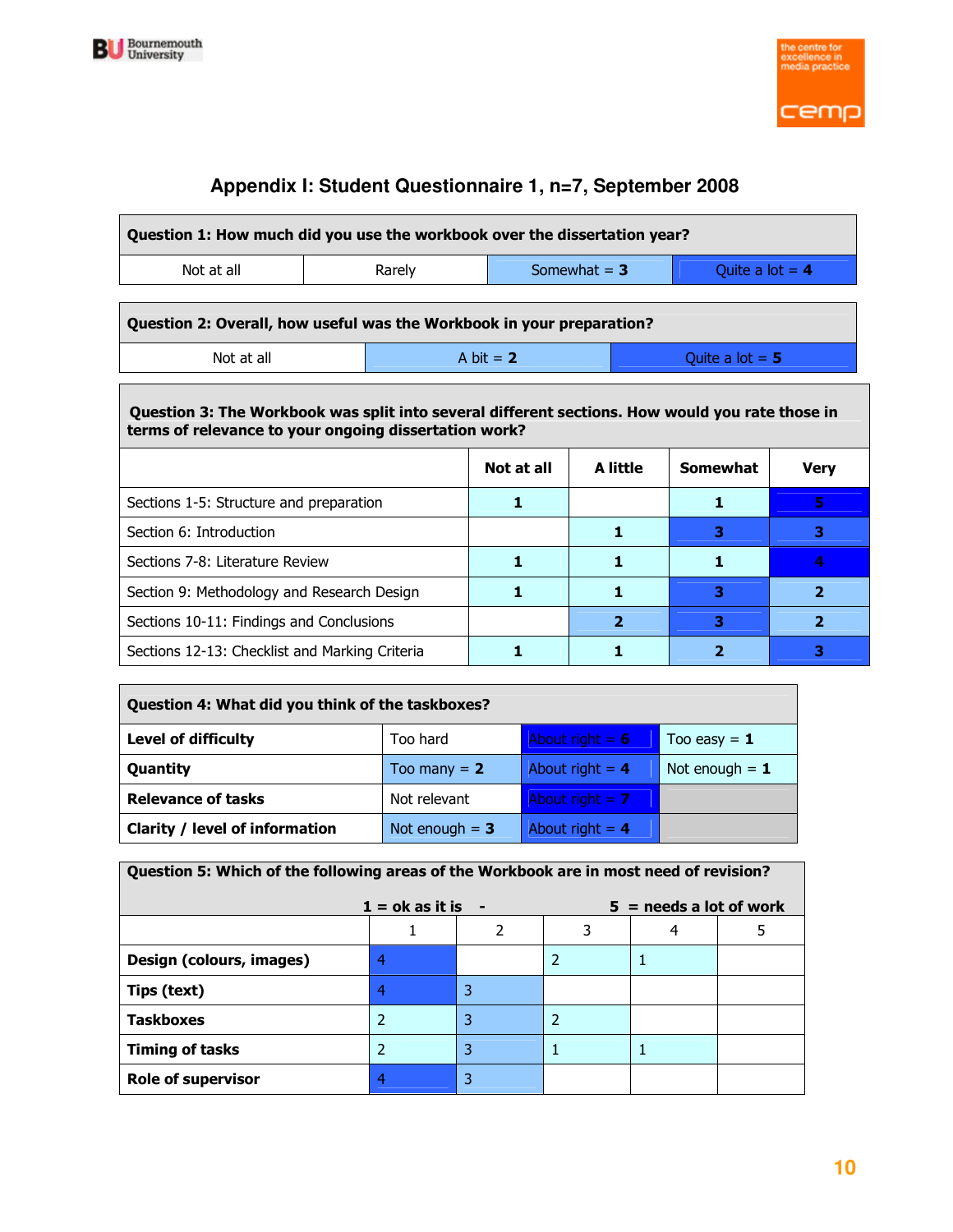



#### Question 6: Overall, what did you like about the workbook and what can we do to make it more effective and useful to dissertation student? Any additional comments that might help us revise the Workbook?

#### Specific Strengths:

"I would regard the workbook as the bible for completing a successful dissertation, as a quiding hand which helped me in every step of the process. It helped to provide clear strategies for putting together what seemed like a daunting task." (SC, BAMMJ Level H 2007/08).

"I think the workbook was really helpful... The taskboxes where especially helpful, and the system of emailing them to you and then using them and the feedback as the basis for writing that chapter was very good." (SD, BACOM Level H 2007/08)

"The workbook was extremely helpful. At the **beginning** of the whole process there is too much information to handle and it is good to help you focus. Really helped me to break down parts of the dissertation into easy-to-handle chunks." (JH, BAMMJ Level H 2007/08)

"I thought it was very useful helping me get my bearings and start working on the presentation, especially in planning and working on the introduction. I thought that was the best part of it. The rest was also very informative and helpful, but since my biggest problem was starting the dissertation, I thought that was the most helpful part of the handbook." (NW, BACOM Level H 2007/08)

"I found that the task boxes helped me focus my thoughts and gave me a good foundation to begin a new chapter. The checklist section at the end of the workbook was also really helpful... I found the workbook really helpful and used it a lot to quide my study." (GA, BACOM Level H 2007/08)

"It helped me structure my dissertation and keep to my deadlines." (HP, BACOM Level H 2007/08)

#### Specific Weaknesses / Suggestions:

"It can be a little too complicated at times, and perhaps needs a little more plain English, than just pure academic speak to make it as clear as possible, and a few extra taskboxes (not to make life easier for the student, but just help to make them really pull apart their thoughts and think about each part in a lot more depth)" (SC, BAMMJ Level H 2007/08).

"Difficult to use because it was so big and packed with different sections [...] Try to make the workbook a little more 'reader friendly' by cutting out some of the academic jargon. [...] Make it smaller and simpler" (PM, BAMMJ Level H 2007/08)

"It may be worth doing a checklist of series of questions at the end of each chapter section of the workbook so that students can clarify that they have covered everything" (GA, BACOM Level H 2007/08)

"I found the **analysis section** of the dissertation the hardest part so it may be worth giving more details or advice in this section" (GA, BACOM Level H 2007/08).

"Maybe it could be useful to <mark>expand</mark> a little bit on the example used" *(SD, BACOM Level H 2007/08)* 

"I would suggest including the slides from the **powerpoint presentations at the end of year 2** [Reading the Media] – I found these very useful. Would have preferred more frequent tutorials as it was too long to ask a question" (JH, BAMMJ Level H 2007/08).

"It would have been easier to have a hardcopy of the workbook as it's a large document to search through for the right section" (SD, BACOM Level H 2007/08)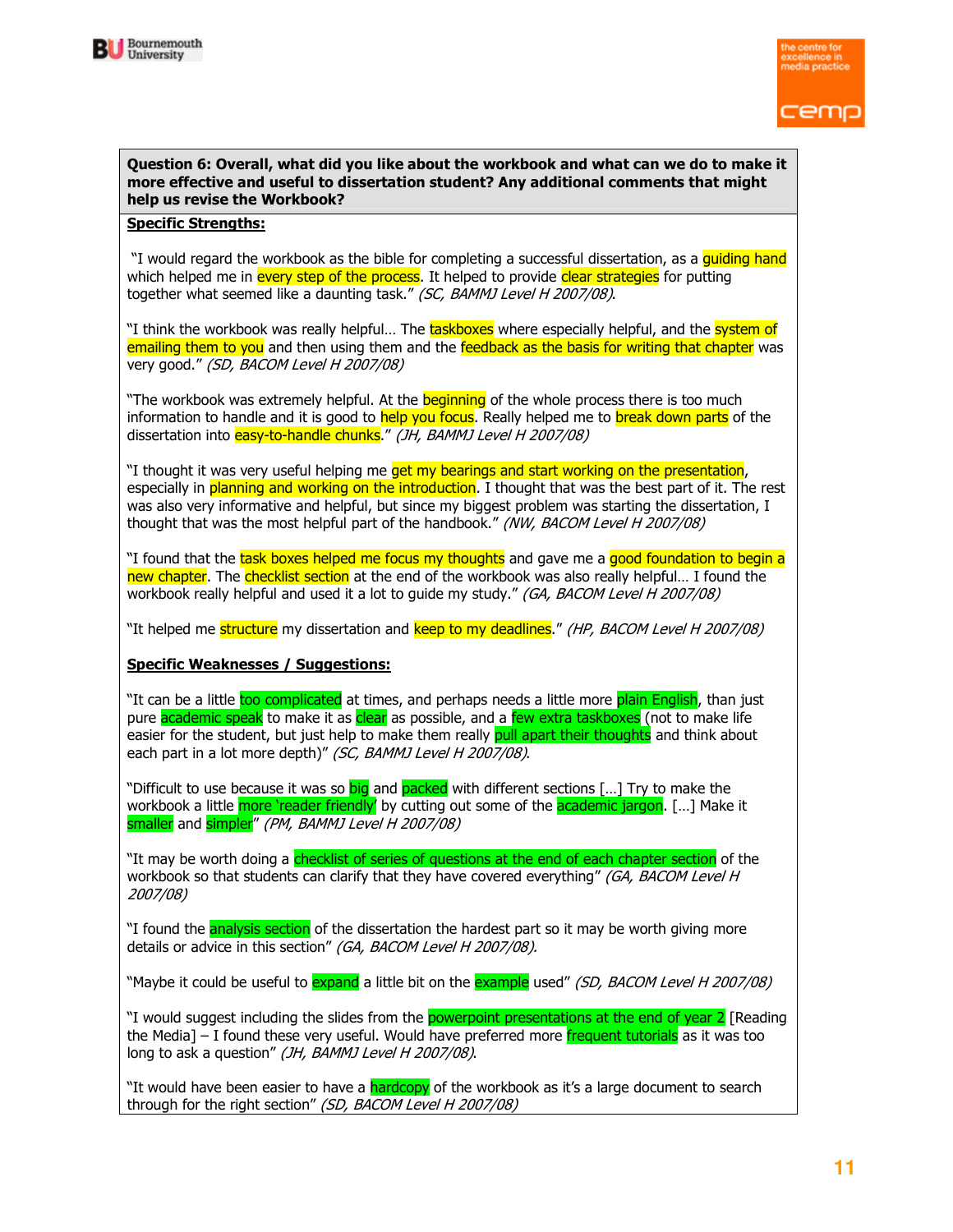



### **Appendix II: Student Questionnaire 2**

**Population:** BAMMJ Level H Students (2008-09) **Sample:** n=54 **Data collection date:** 02/10/208

#### **QUESTION 4: SUPERVISOR AND TUTORIALS "On which of the following areas would you prefer the supervisor / tutorials to focus?" (1= LESS FOCUS < 5 = MORE FOCUS)**

**QUESTION 3: SKILLS "How confident do you feel about your skills in the following areas?" (1= LESS CONFIDENT < 5 = MORE CONFIDENT)** 

#### **QUESTION 2: WORKBOOK TIPS**

**"The Workbook is there to provide you with accessible tips and task-boxes that will help you with the dissertation. Which of the following areas should it focus on?" (1 = LESS FOCUS < 5 = MORE FOCUS)** 

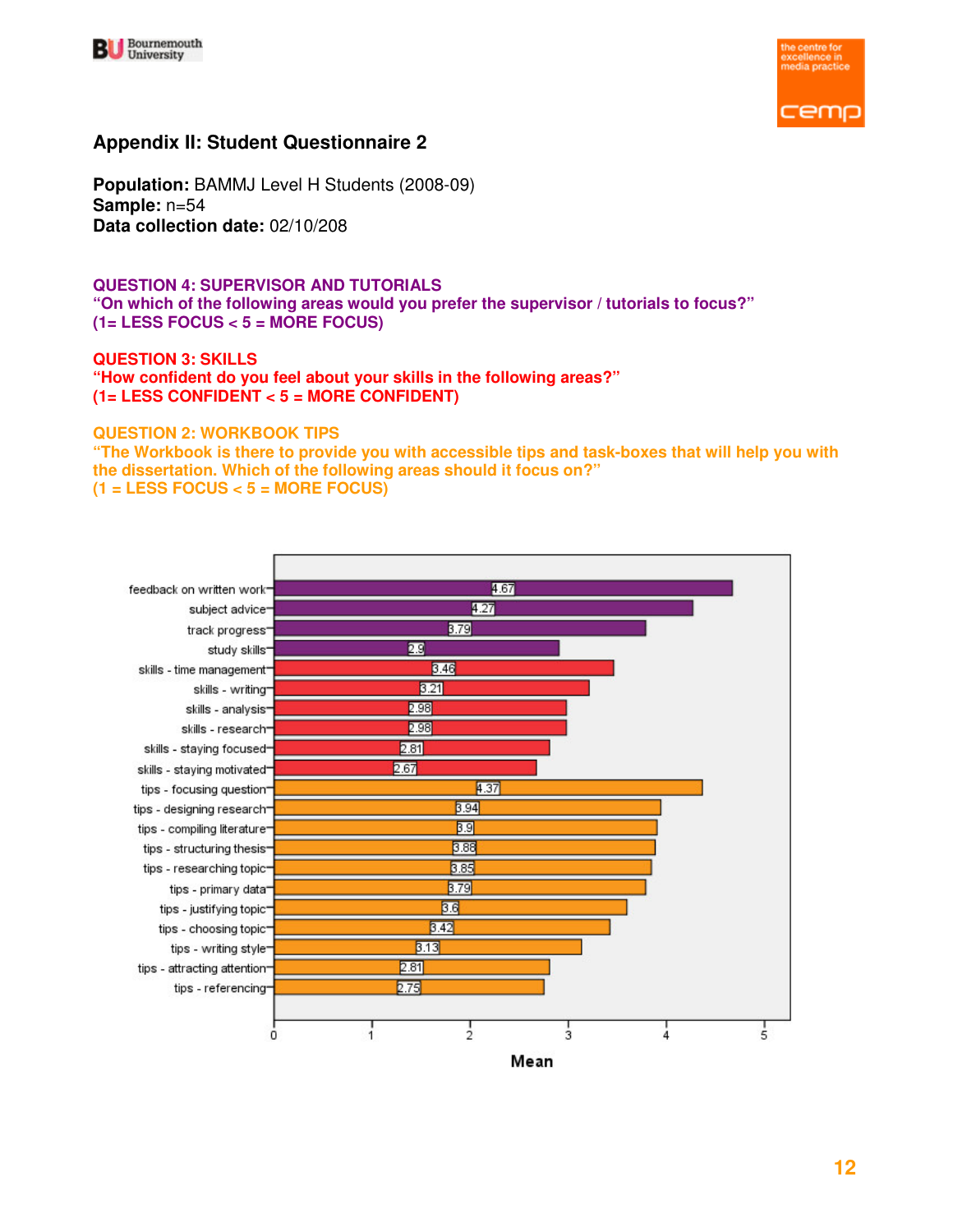



# **Appendix III: Staff Consultation Questionnaire (Interviews)**

| Step 0       | <b>SESSION DETAILS</b> |  |                   |            |  |                   |
|--------------|------------------------|--|-------------------|------------|--|-------------------|
| Code         | S3SC                   |  | Date              |            |  |                   |
| Name         | Academic Group         |  |                   |            |  |                   |
| Programmes   |                        |  |                   |            |  |                   |
|              | Social science         |  | <b>Discursive</b> | Creative   |  | <b>Humanities</b> |
| <b>Types</b> | Prof practice          |  | Ethnography       | Reflective |  | Other?            |

|               | <b>INTRODUCTION</b>                                                                                                                 |  |
|---------------|-------------------------------------------------------------------------------------------------------------------------------------|--|
| Step 1        | Introduced the workbook (tips, taskboxes, feedback system) and<br>latest additions (log, tutorial 1 checklist, assessment criteria) |  |
| <b>Step 2</b> | Explained purpose of session? (make it relevant to other<br>programmes, incorporate other types of dissertation)                    |  |
| Step 3        | Discussed SFQ1 findings? (past users - strengths and weaknesses)                                                                    |  |
| Step 4        | Discussed SFQ2 findings? (future users – perceptions of needs)                                                                      |  |

|                 |                                                                                              | <b>DEVELOPMENT (SUPERVISOR'S NEEDS)</b> |  |  |  |  |  |
|-----------------|----------------------------------------------------------------------------------------------|-----------------------------------------|--|--|--|--|--|
| Step 5          | Identified individual supervisors' needs - "what would you like the<br>workbook to include?" |                                         |  |  |  |  |  |
| FAQ?            |                                                                                              |                                         |  |  |  |  |  |
| Core tips?      |                                                                                              |                                         |  |  |  |  |  |
| Generic advice? |                                                                                              |                                         |  |  |  |  |  |
| Other?          |                                                                                              |                                         |  |  |  |  |  |
|                 |                                                                                              |                                         |  |  |  |  |  |